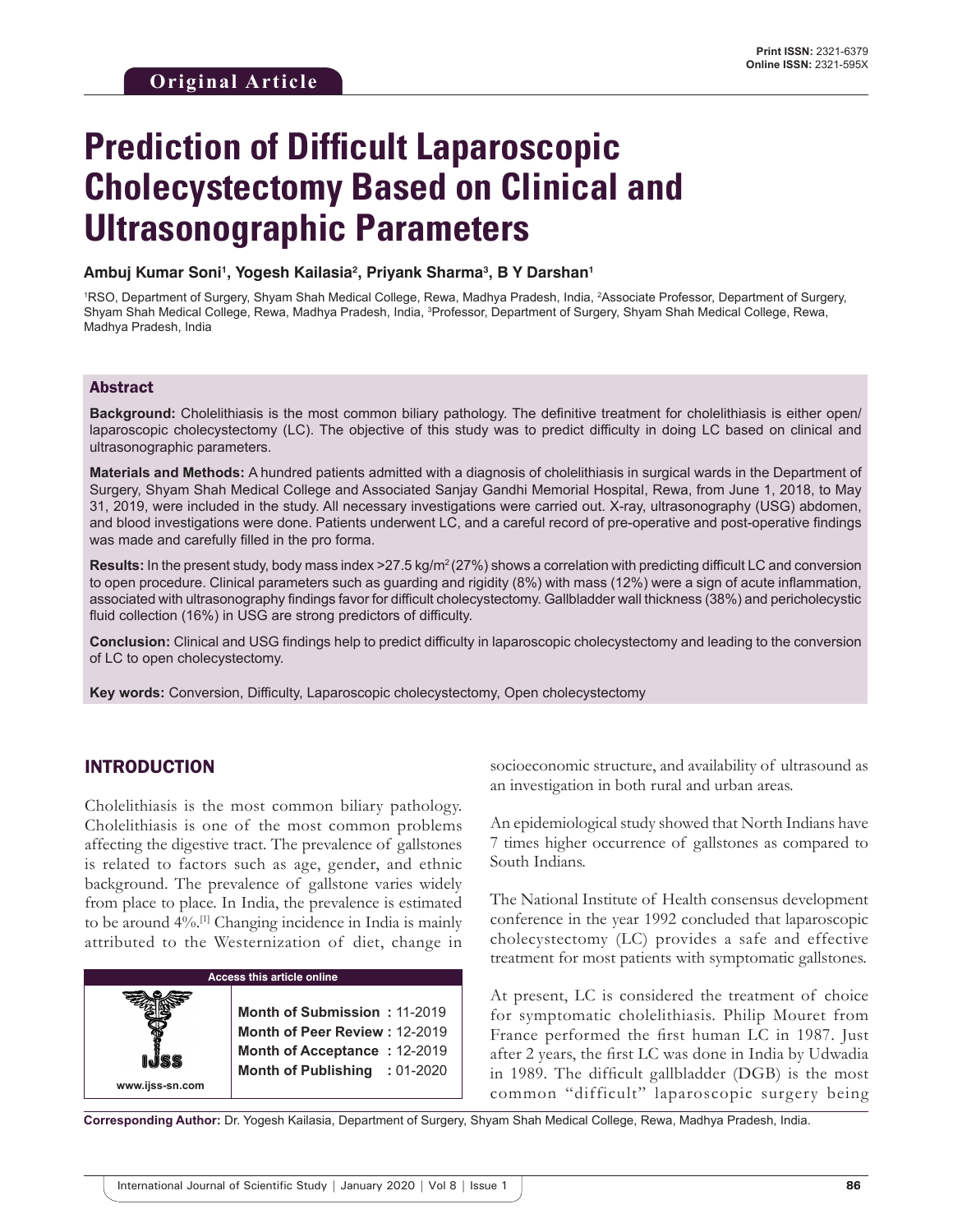performed by a general surgeon all over the world. Minimal post-operative morbidity resulting from minimal invasiveness, along with safety and efficacy has made LC gold standard treatment for symptomatic cholelithiasis. It has now become the most common operation performed by general surgeons. Various pre-operative factors can help in deciding the DGB and its conversion to open cholecystectomy.

It has many advantages over open cholecystectomy in terms of minimal post-operative pain, shorter hospital stay, better cosmetics, and early recovery. As the experience with LC is increasing throughout the world, selection criteria have become more liberal. Most of the factors such as morbid obesity and previous upper abdominal surgery which were considered as an absolute contraindication for attempting LC, have no longer remained as absolute contraindications. LC though considered safe and effective, yet can become difficult at times due to various problems faced during the surgical procedure. Various problems encountered include problems in identifying anatomy, anatomical variation, creating pneumoperitoneum, accessing peritoneal cavity, releasing adhesions, and extracting the GB. LC with these problems along with the time taken more than normal is regarded as difficult. The number of contraindications has come down significantly over time. Attempts can be made in all cases of gallstone diseases with laparoscopic procedure except for patients with bleeding diathesis and carcinoma GB and patients not fit for general anesthesia.

However, of all LC, 1–13% requires conversion to an open for various reasons.[2] Thus, for surgeons, it would be helpful to establish criteria that would assess the risk of conversion preoperatively. This would be useful for informing patients, and a more experienced surgical team could be assembled when the risk for conversion appears significant. Thus, this study is conducted at our hospital to predict the difficult LC and conversion using various clinical and ultrasonographic parameters.

#### **Aims and Objectives**

The proposed study entitled "prediction of difficult LC based on clinical and ultrasonographic parameters" with the following aims and objectives:

The objectives are as follows:

- 1. To find the predictive factor on the clinical ground in predicting difficult LC
- 2. To determine the clinical and radiological factors role in predicting difficult LC
- 3. To correlate pre-operative factors with intraoperative severity of acute cholecystitis.

## MATERIALS AND METHODOLOGY

The proposed study entitled "prediction of difficult LC based on clinical and ultrasonographic parameters" was carried out on 100 patients admitted in a surgical ward in the Department of Surgery, Shyam Shah Medical College and Associated Sanjay Gandhi Memorial Hospital, Rewa, from June 1, 2018, to May 31, 2019.

#### **Sample Size**

Approximate 100 patients during the period of study as per hospital admission rate:

#### **Type of Study**

This was a prospective hospital-based time bound study.

#### **Inclusion Criteria**

The patients aged between 20 and 60 years, presenting symptoms and signs of cholelithiasis/cholecystitis and diagnosed by ultrasonography of the abdomen were included in the study.

#### **Exclusion Criteria**

The following criteria were excluded from the study:

- 1. Patients below 20 years of age
- 2. Patients with common bile duct (CBD) calculus, raised alkaline phosphatase, and dilated CBD, where CBD exploration is needed
- 3. Patients with features of obstructive jaundice
- 4. Suspected malignant GB disease
- 5. Patient medically unfit for laparoscopic surgery.

#### **Methodology**

A prospective study of all patients admitted from June 1, 2018, to May 31, 2019, for undergoing LC will be used. Aminimum of 100 LC will be studied during the period. The patients confirmed by ultrasonography examination will be evaluated with following factors: Age, sex, duration of illness, history of previous hospitalization, concurrent systemic illness, body mass index (BMI), temperature, and abdominal scar whether infraumbilical or supraumbilical, tenderness in the right upper quadrant, palpable GB, complete blood counts and liver function test values, serum amylase, sonographic findings-GB wall thickness, pericholecystic collection, size of calculi, multiple calculi, impacted stone, hydrops of GB, perforated or gangrenous GB, and anatomical variation. Following an evaluation, the patient will be subjected to LC. Time taken, biliary/stone spillage, bleeding during surgery, calot's triangle dissection, GB bed dissection, anatomical variation, injury to duct/artery, difficult extraction of GB, extension of incision, and need for conversion will be noted and operating surgeon grading it: Easy, moderate or difficult, duration of hospital stay, intraperitoneal bile leak, necessity for interventional procedure, or death are considered.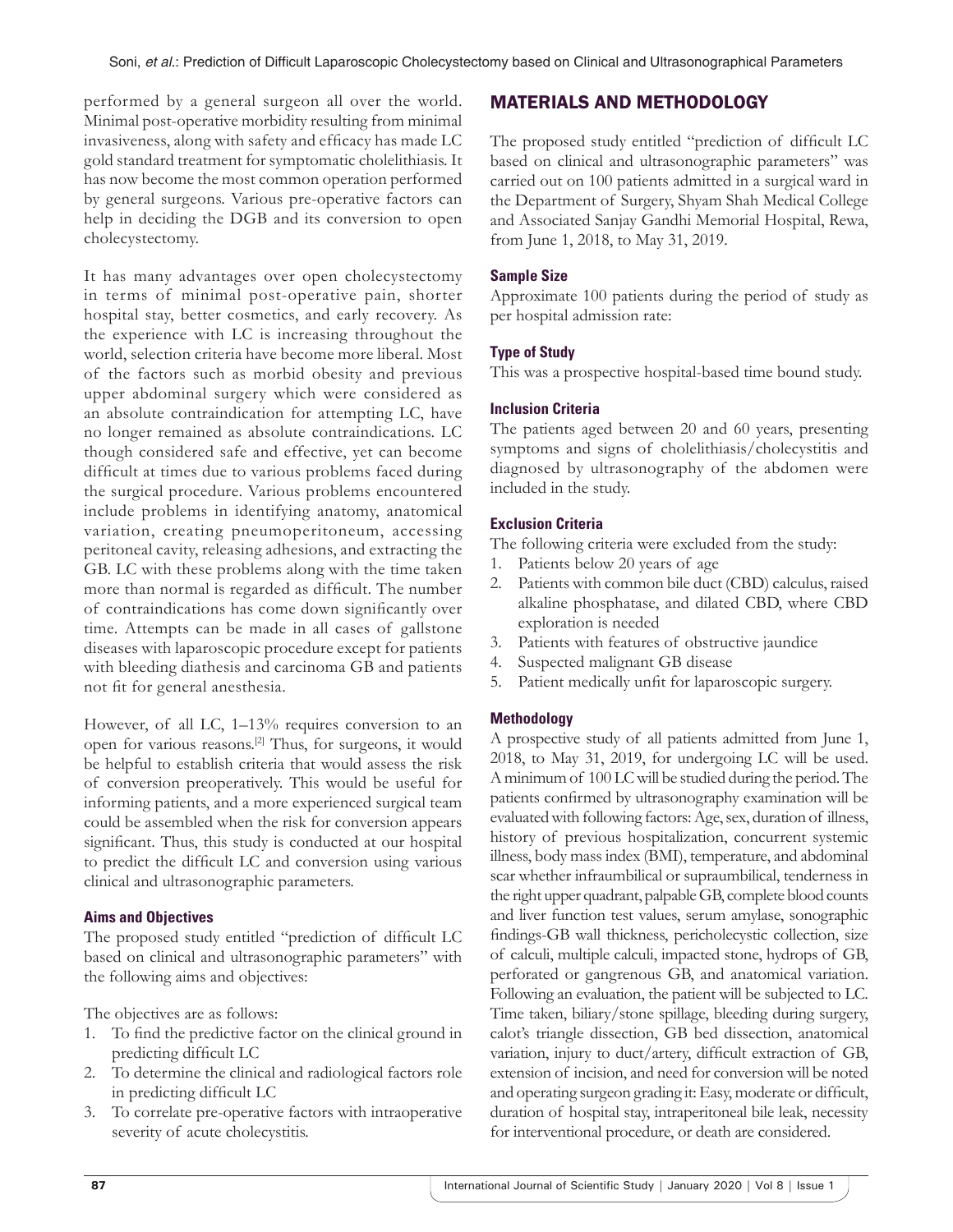| <b>Table 1: Presenting signs</b>  |                       |    |  |  |
|-----------------------------------|-----------------------|----|--|--|
| <b>Signs</b>                      | <b>Present series</b> | %  |  |  |
| Tenderness in right hypochondrium | 80                    | 80 |  |  |
| Guarding                          |                       | 8  |  |  |
| Mass                              | 12                    | 12 |  |  |

| Table 2: BMI and difficulty during surgery |                  |                       |  |  |
|--------------------------------------------|------------------|-----------------------|--|--|
| <b>BMI</b>                                 | <b>Difficult</b> | <b>Very difficult</b> |  |  |
| < 25                                       |                  |                       |  |  |
| $25 - 27.5$                                |                  |                       |  |  |
| >27.5                                      | 13               |                       |  |  |

BMI: Body mass index

#### **Table 3: Ultrasonography findings**

| Ultrasonography            | Number of cases (%) |
|----------------------------|---------------------|
| Multiple calculi           | 66 (66)             |
| Solitary calculi           | 18(18)              |
| Solitary impacted calculi  | 16(16)              |
| Wall thickening            | 38 (38)             |
| Pericholecystic collection | 16(16)              |

## OBSERVATION AND RESULTS

Tenderness in right hypochodrium was present in 80 (80%) patients, Guarding and rigidity in 8 (8%) patients and a mass was palpable in 12 (12%) patients.

In this study 54 (54%) patients had BMI <25, 22 (22%) were having BMI between 25-27.5 and for remaining 27 (27%) it was >27.5, and difficulty increases with BMI >27.5.

All the 100 patients had stones in gallbladder, 66 patients had multiple calculi, 18 had solitary calculi and 16 had solitary impacted calculi, 38 patients had wall thickening and 16 had pericholecystic collection.

#### **DISCUSSION**

The proposed study entitled "prediction of difficult LC based on clinical and ultrasonographic parameters" was carried out on 100 patients admitted in a surgical ward in the Department of Surgery, Shyam Shah Medical College and Associated Sanjay Gandhi Memorial Hospital, Rewa, from June 1, 2018, to May 31, 2019.

LC has become the procedure of choice for the management of symptomatic gallstone disease. DGB is a term coined to denote a procedure with an increased surgical risk compared to standard cholecystectomies and has been associated with difficult dissection, altered anatomy, and increased risk of bleeding.



**Graph 1: Correlation between body mass index and difficulty during surgery**



**Graph 2: Ultrasonographic finding of patients in study**

Pre-operative complexity estimation helps surgeons decide whether to proceed with a minimally invasive approach or perform an open procedure. The use of a predictive score of operative difficulty is thus of primary interest to identify high-risk procedures and could be helpful to improve patient counseling, optimize surgical planning and operating room efficiency, detect patients at risk of complications and change, when necessary, the operative technique.

In the present study, the pain was the predominant symptom seen in all 100 patients. All the 100 patients presented with chronic recurring pain. In 82% (82) of patients, the pain was in the right hypochondrium. Of the 82 patients, 72% (72) patients had a colicky type of pain, 28% (28) patients had a gripping type of pain, and 18% (18) patients had a dull aching type of pain with tenderness in right hypochondrium 80% (80), guarding 8% (8) and mass in 12% (12) [Table 1]. In a similar study by Reddy and Balamaddaiah in 2016,[3] 80% had pain in the right hypochondrium and among all patients undergone LC 44% and in converted to open 76% had pain in the right hypochondrium. In a study conducted by Goyal *et al*. in 2017,[4] 68% patient had pain in the right upper abdomen, of which 14% were difficult and converted to open cholecystectomy. In patients who had experienced pain within 2–4 months before hospitalization, this could have been due to pericholecystic inflammation-causing dense adhesion and subsequent conversion.